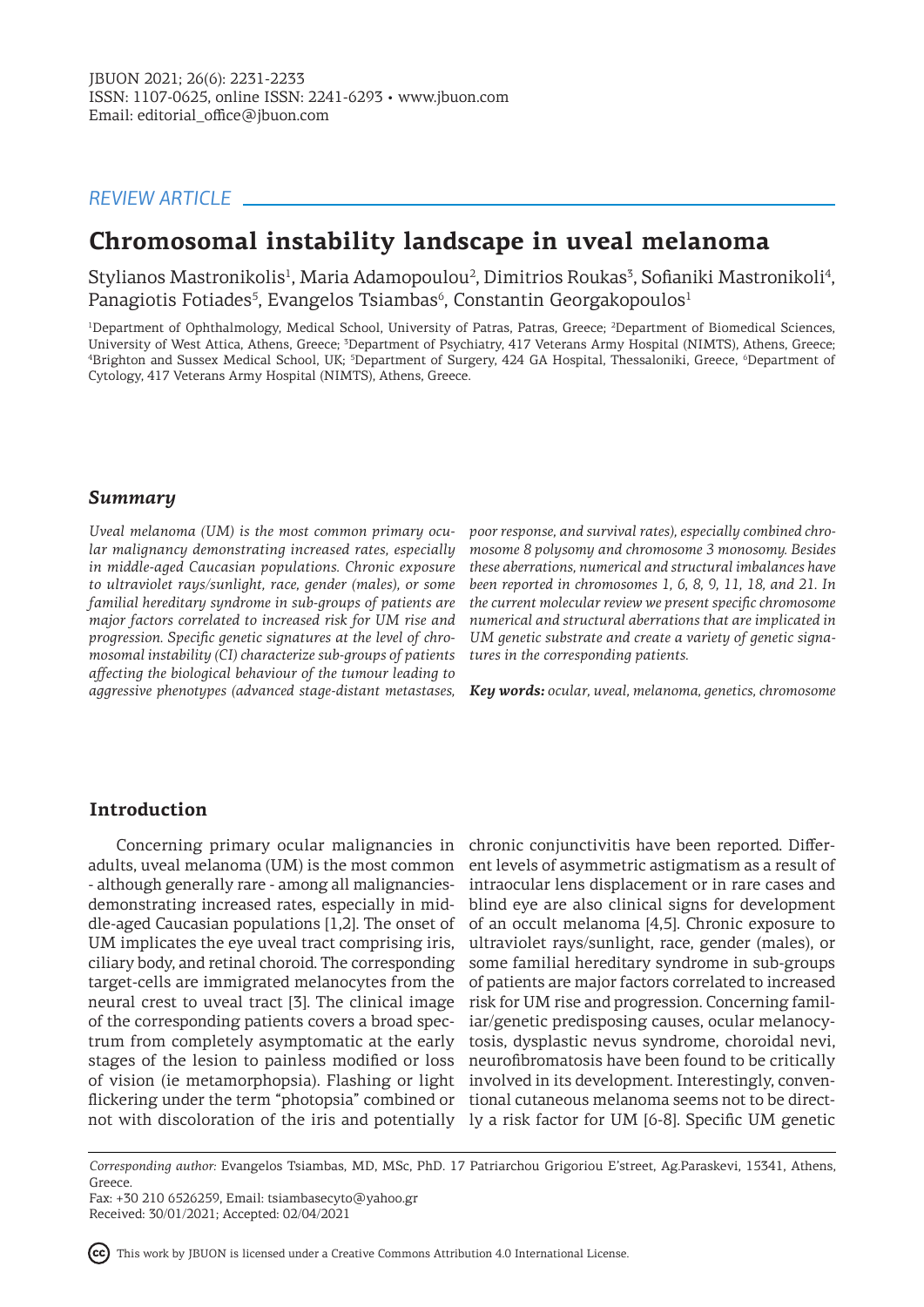alterations explain in part an aggressive phenotype of the malignancy characterized by increased metastatic potential. UM demonstrates significant proportions hematogeneous and lymphatic infiltration, whereas an invasion of the sclera directly has been reported [9,10].

Histopathologic features correlated to increased metastatic progression include a combination of epithelioid type with macrophage/lymphocyte infiltration, increased cell proliferation (mitotic activity) and fibrovascular networks [11]. Based on clinicopathological studies, UM patients with advance T-stage demonstrated high risk for developing metastases, especially in the liver [12]. In the current molecular review, we present specific chromosome numerical and structural aberrations that are implicated in UM genetic substrate and create a variety of genetic signatures in the corresponding patients.

# **malignancies**

Gross chromosomal and specific gene alterations are genetic aspects that are involved in its rise, progression and metastatic expansion. Concerning solid tumors, a variety of chromosome and gene functional and numerical imbalances in crucial molecular pathways such as cell cycle regulation, signaling transduction, apoptosis or angiogenesis have been identified and explained.

Chromosomal Instability (CI) is referred to gross chromosome aberrations including abnormal numerical alterations such as0 polysomy –also aneuploidy – (usually 3-5 chromosome copies per nucleus) and monosomy (loss of one chromosome) detectable by karyotyping techniques and fluoresence *in situ* hybridization (FISH) analyses. Furthermore, structural changes and rearrangements (ie translocations) in specific or vast chromosome regions are identified by applying predominantly polymerase chain reaction (PCR) and FISH, especially comparative genomic hybridization (CGH) [13,14].

### **CI in UM**

Concerning UM CI spectrum and rates, specific cytogenetic analyses have revealed a spectrum of numerical and structural alterations implicating predominantly chromosomes 1,3,6,8, and lesser chromosomes 9, 11, 18, and 21, respectively [15]. Chromosome 3 loss (monosomy) –specifically deletions on 3p11–14 and 3p25–26 loci- has been found to be the most frequent karyotypic abnormality correlated to distant metastases in the liver



**Figure 1.** Chromosomal instability (CI) in uveal melanoma (UM). Chromosomes 1, 3, 6, 8, 9, 11, 18, and 21 are involved in UM specific genetic signatures demonstrating gains and losses in p and q axes, or complete monosomy/polysomy (green: gains/polysomy, red: losses/monosomy).

**Chromosomal instability in solid**  6 demonstrates specific gain (6p: 6pt-6p21.2) and and reduced survival rates [16,17]. Chromosome loss (6q: 6q16.1- 6q22), whereas only 6q loss has been detected to be involved in UM metastatic potential [18]. Furthermore, chromosome 8 polysomy (mainly trisomy and 8q gain) is also correlated – combined or not with chromosome 3 monosomyto poor prognosis and distant metastases in the liver [19]. Concerning chromosome 1, deletion of its short (p) arm (1p31 loss) combined with 6q and 8p loss has been observed to correlate to elevated risk for distant metastases and recurrence [20,21]. Interestingly, gains affecting the 1q, 6p, 8q, and 9q and loss of 6q and 11q seem to be associated with PRAME (PReferentially Antigen Expressed in MElanoma) overexpression, which is an independent prognostic biomarker in UMs [22]. Finally, the role of chromosome 18q and 21q loci amplifications -that are present in limited sub-groups of UM patients- remains under investigation [23].

> In conclusion, UM represents a distinct histogenetic entity regarding ocular neoplastic lesions. Specific genetic signatures at the level of CI characterize sub-groups of patients affecting the biological behaviour of the tumour leading to aggressive phenotypes (advanced stage-distant metastases, poor response and survival rates), especially combined chromosome 8 polysomy and chromosome 3 monosomy. Besides these aberrations, numerical and structural imbalances in chromosomes 1, 6, 8, 9, 11, 18, and 21 create an extended genetic landscape of genetic signatures in the corresponding patients (Figure 1).

#### **Conflict of interests**

The authors declare no conflict of interests.